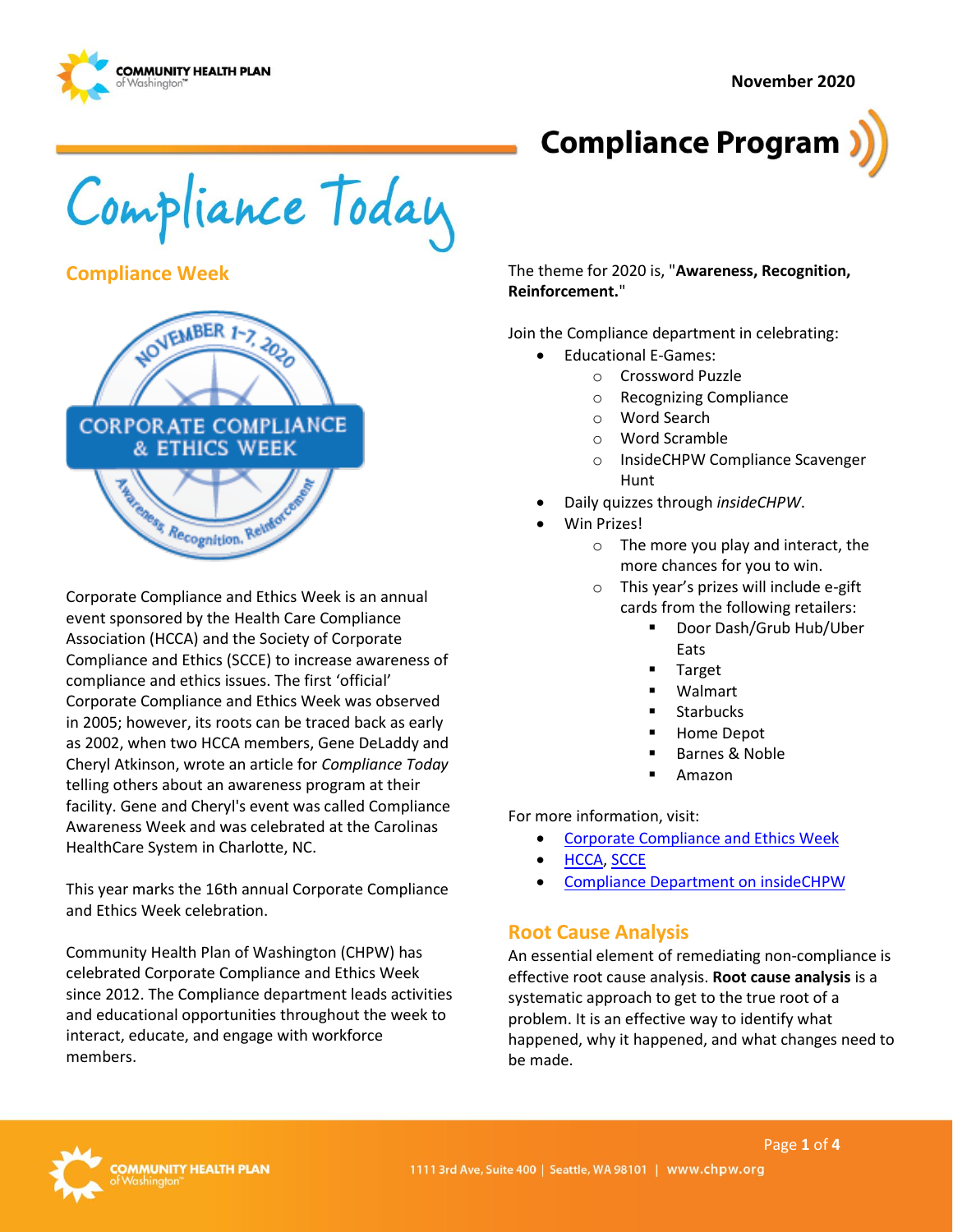



Compliance Today

**Root cause** is the fundamental breakdown or failure of a process which, when resolved, prevents a recurrence of the problem. Without an effective root cause analysis, an effective action plan cannot be developed, and the likelihood of the non-compliance is likely to reocurr.

An effective root cause analysis will include:

- How the issue of occurred.
	- o Consider developing a timeline of events listing each step/action taken during the process that led to the failure.
- What factors contributed to the noncompliance, and at what level.
	- o Review each step/action of the timeline and evaluate what factors occurred to increase the likelihood the failure would occur.
	- o Were policies and procedures (P&Ps) in place or disregarded?
	- o Were mitigating strategies or interventions identified prior to the issue occurring.
- Contributing factors are not root causes. Examine the contributing factors to identify the root cause(s).

**Note:** 'Human error' is not the conclusion of a root cause analysis, it is the beginning. A root cause is typically a finding related to a process or system that has potential for redesign to reduce risk.

Once the root cause has been identified, an improvement plan can be developed to remediate the root cause(s) of the failure(s) and ensures the failure is unlikely to reoccur.

# **Cybersecurity: Protecting Against Malicious Code**

Malicious code is unwanted files or programs that can cause harm to a computer or compromise data stored on a computer. There are a variety of malicious code, such as viruses, worms, and Trojan horses.

Follow these cybersecurity practices to help reduce the risks associated with malicious code:

- Install and maintain antivirus software.
	- o Be sure to download antivirus software directly from a reputable vendor's site rather than clicking a link in an advertisement or email.
	- o At CHPW this is managed by IS&T and already done for you.
- Use caution with links and attachments in email. Be wary of unsolicited email attachments and use caution when clicking on email links, even if they seem to be from people you know.
- Block pop-up advertisements. Most browsers have a free feature that can be enabled to block pop-up advertisements that may contain malicious code.
- Disable external media AutoRun and AutoPlay features. This prevents external media infected with malicious code from automatically running on your computer.
	- o In 2016, IS&T implemented a technology control mechanism which disabled read/write capabilities for removable eMedia devices, except in limited circumstances.
- Change your passwords often, using strong password passphrases, making them difficult for attackers to hack. If you believe your computer is infected, be sure to also change

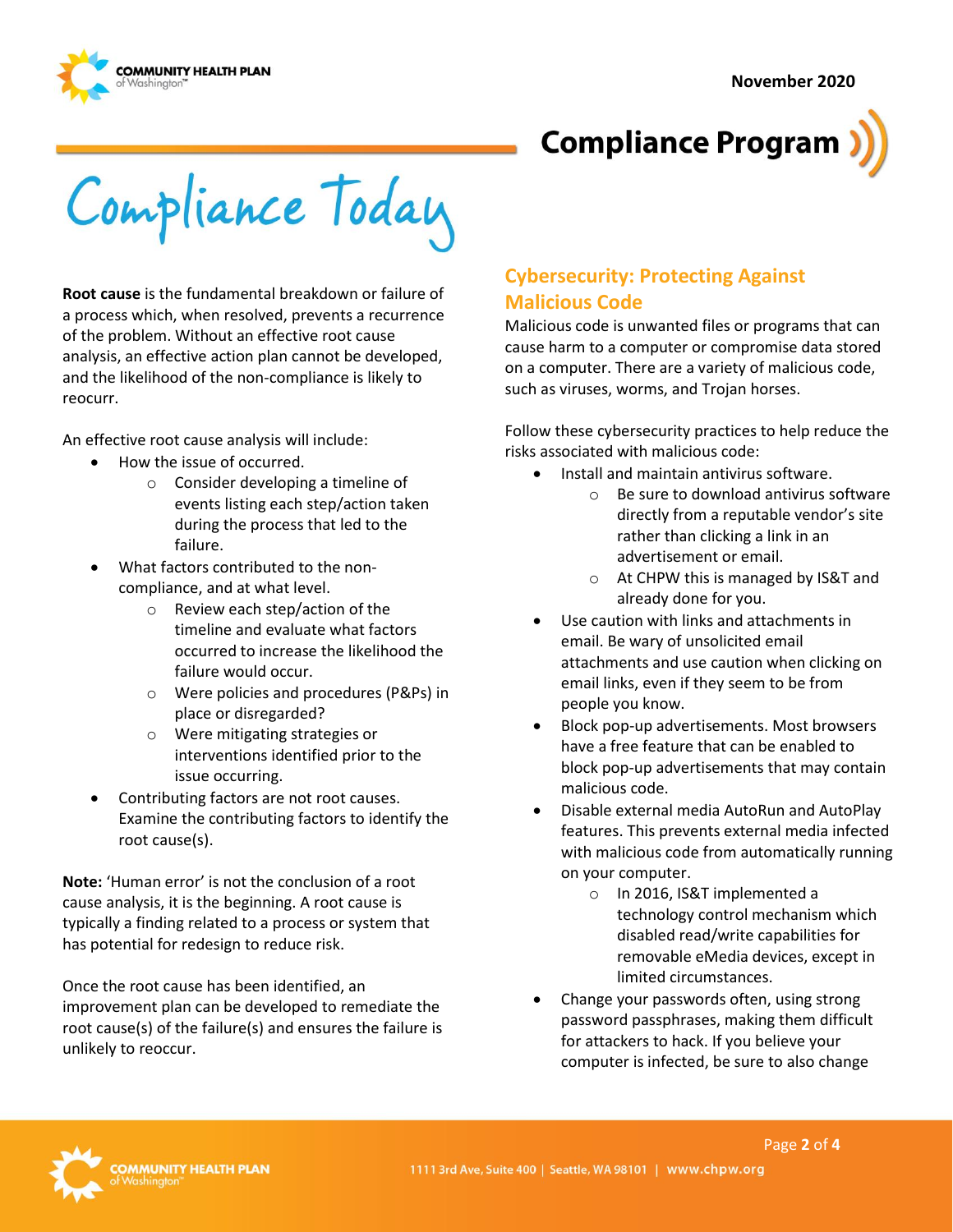



Compliance Today

any passwords for websites that may have been cached in your browser.

- o It is also recommended to use twofactor authentication (2FA/MFA) wherever possible to make it even harder for attackers to gain access to accounts and systems.
- o CHPW requires workforce members to change their passwords at set intervals and in 2019 began rolling out 2FA for access to its network and systems.
- Keep software up to date. Install software patches on your computer so attackers don't take advantage of known vulnerabilities. This is especially important for your operating system. Consider enabling automatic updates, when available.
	- o At CHPW, this is managed by the IS&T department and already done for you.
- Back up data. Routinely back up your documents, photos, and important email messages to the cloud or to an external hard drive. In the event of an infection, your sensitive data will not be lost.
	- o CHPW data, especially PHI, should never be kept on your CHPW computer's C:\ drive. Keeping data on CHPW's network ensures data is protected and backed up.
- Install or enable a firewall. Firewalls can prevent some types of infection by blocking malicious traffic before it enters your computer.
- Use anti-spyware tools. Most antivirus software includes an anti-spyware option; ensure you enable it.
- Monitor accounts. Look for any unauthorized use of, or unusual activity on, your accounts, especially banking accounts. If you identify

unauthorized or unusual activity, contact your account provider immediately.

• Avoid using public wifi. Unsecured public wifi may allow an attacker to intercept your device's network traffic and gain access to your personal information.

For more information:

- U.S. Cybersecurity & Infrastructure Security [Agency \(CISA\)](https://us-cert.cisa.gov/)
- [HIPAA Security Policy](http://chpsp/PP/Compliance/HIPAA%20Security%20Policy%20-%20CO330.pdf) (CO330)
- [Informatino Privacy: Workforce Member](http://chpsp/PP/Compliance/Information%20Privacy%20Workforce%20Member%20Responsibilities%20Procedure%20-%20CO317.pdf)  [Responsibilities Procedure](http://chpsp/PP/Compliance/Information%20Privacy%20Workforce%20Member%20Responsibilities%20Procedure%20-%20CO317.pdf) (CO317)
- [Security Incident Response Policy](http://chpsp/PP/Compliance/Security%20Incident%20Response%20Policy%20-%20CO370.pdf) (CO370)

## **Vendor Security Assessment Program**

In 2017, CHPW's IS&T department implemented the Vendor Security Assessment Program (VSAP). The IS&T Technology Security Team manages the program and evaluates cybersecurity risk when CHPW shares sensitive electronic data (e.g., PHI) to a vendor or other business partners.

Any workforce member involved with sharing data to an outside entity is required to work with the VSAP team to help facilitate the evaluation of the outside entity's cybersecurity posture, disciplines, and practices such that the level of resultant risk is acceptable to CHPW. This evaluation **must** take place prior to contract execution (in the case of a new vendor) or prior to sharing any data (in the case of an established vendor that CHPW hasn't shared data with previously).

For more information, contact anyone on the VSAP team:

• Joe Saselli, Manager of Technology, Information Security at ext. 4751, or at [joe.saselli@chpw.org.](mailto:joe.saselli@chpw.org)